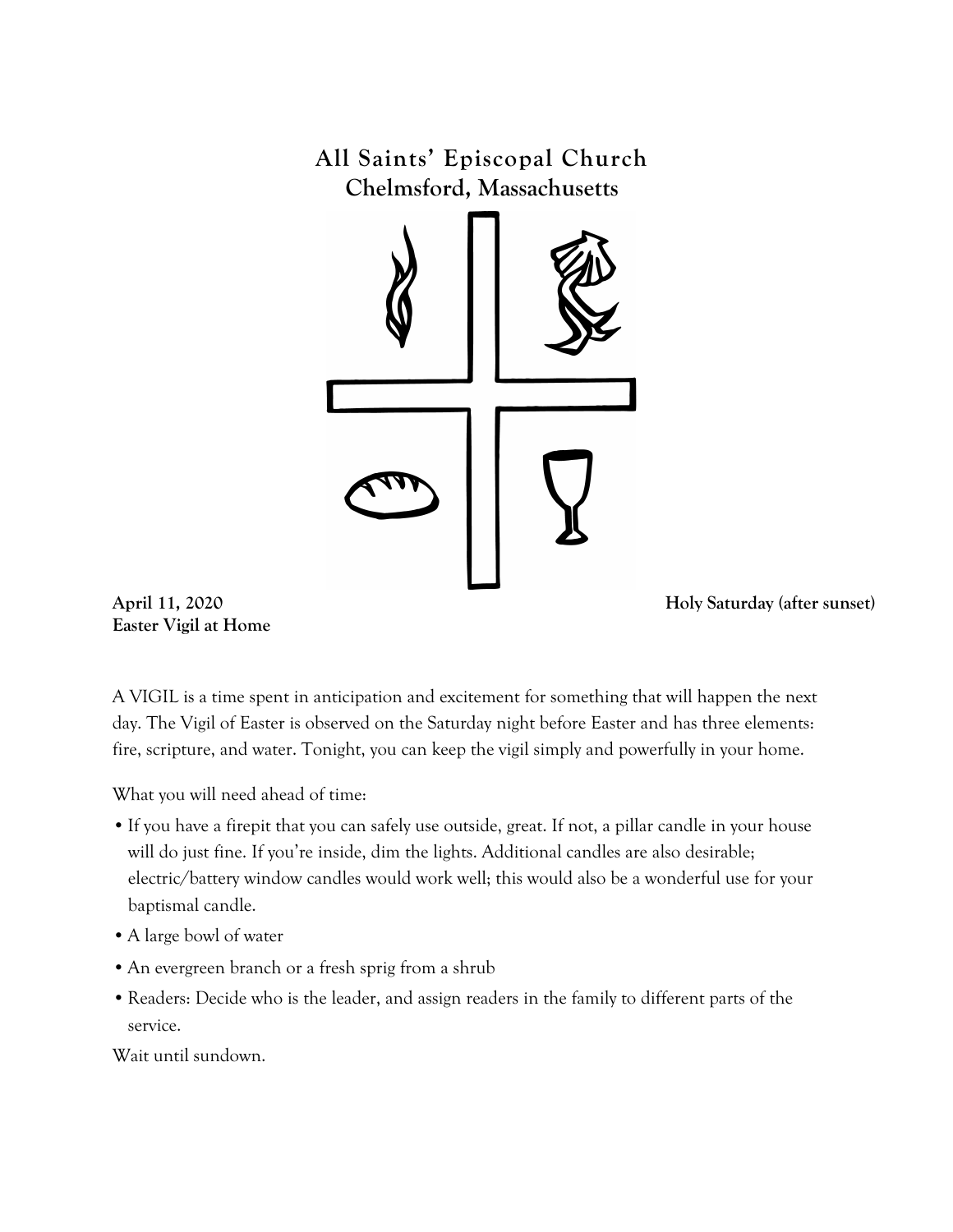## **Lighting the New Fire**

Spend some time sitting in the darkness and quiet. Notice what it feels like, and remember the disciples huddled in fear in a room; they are sure that Jesus is dead and they are left alone.

Begin by saying together:

On this most holy night, in which our Lord Jesus passed over from death to life, the Church invites her members, dispersed throughout the world, to gather in vigil and prayer. For this is the Passover of the Lord, in which, by hearing his Word and celebrating his Sacraments, we share in his victory over death.

#### Then say this prayer:

O God, through your Son you have bestowed upon your people the brightness of your light: Sanctify this new fire, and grant that in this Paschal feast we may so burn with heavenly desires, that with pure minds we may attain to the festival of everlasting light; through Jesus Christ our Lord. *Amen.*

Now light the fire and from it other candles to spread the light, saying "the light of Christ" each time. Christians all over the world are placing electric candles in their windows tonight to mark the spread of the light of Jesus' resurrection out of the darkness of the tomb.

Once all the candles are lit or placed in the windows, everyone can say this ancient song together:

**"REJOICE!** Rejoice now, heavenly hosts and choirs of angels, and let your trumpets shout Salvation for the victory of our mighty King. **REJOICE!** Rejoice and sing now, all the round earth, bright with a glorious splendor, for darkness has been vanquished by our eternal King. **REJOICE!**  Rejoice and be glad now, Mother Church, and let your holy courts, in radiant light, resound with the praises of your people.

It is truly right and good, always and everywhere, with our whole heart and mind and voice, to praise you, the invisible, almighty, and eternal God, and your only-begotten Son, Jesus Christ our Lord; for he is the true Paschal Lamb, who at the feast of the Passover paid for us the debt of Adam's sin, and by his blood delivered your faithful people.

**THIS IS THE NIGHT!** This is the night, when you brought our fathers, the children of Israel, out of bondage in Egypt, and led them through the Red Sea on dry land. **THIS IS THE NIGHT!** This is the night, when all who believe in Christ are delivered from the gloom of sin, and are restored to grace and holiness of life. **THIS IS THE NIGHT!** This is the night, when Christ broke the bonds of death and hell, and rose victorious from the grave.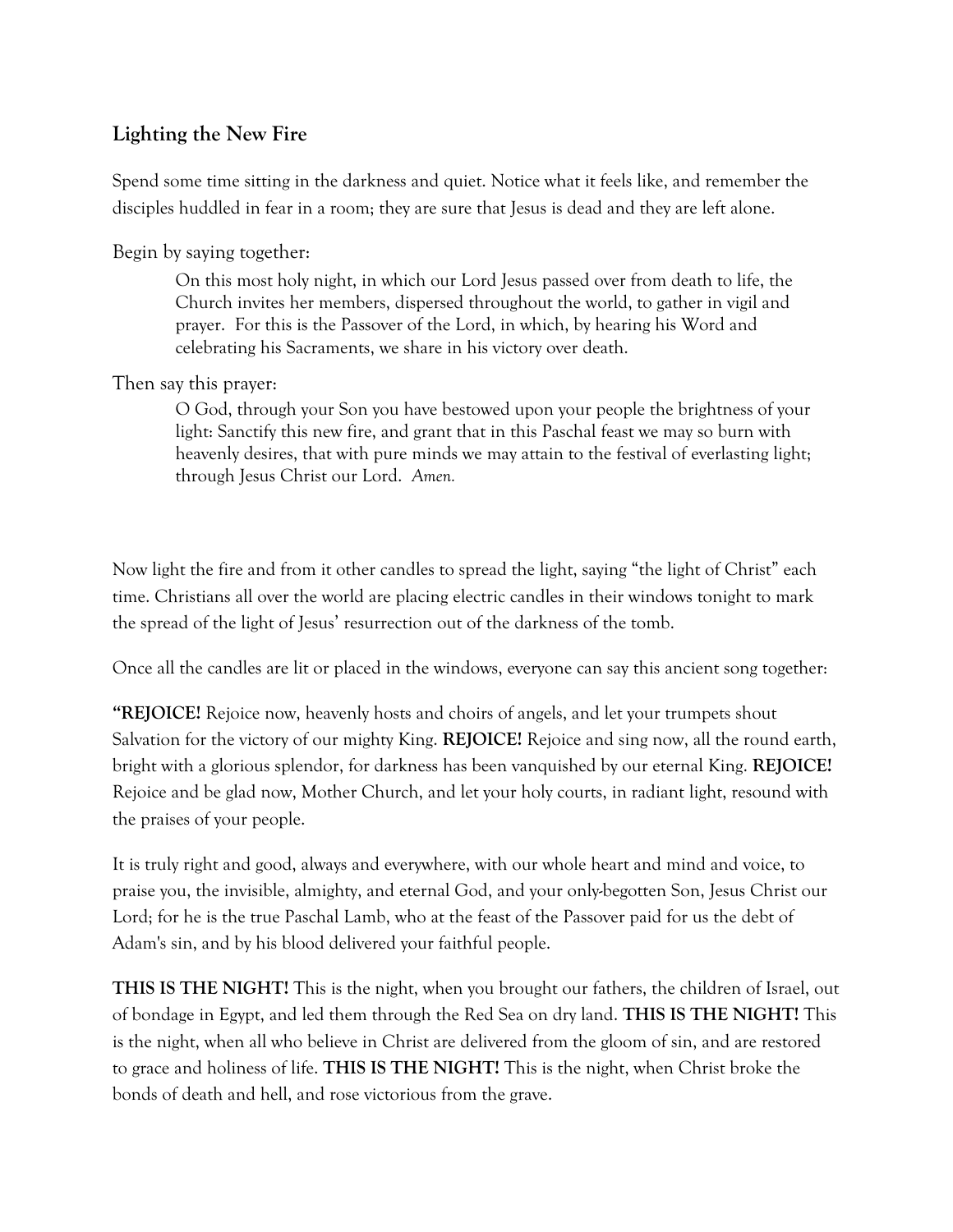Holy Father, accept our evening sacrifice, the offering of this candle in your honor. May it shine continually to drive away all darkness. May Christ, the Morning Star who knows no setting, find it ever burning–he who gives his light to all creation, and who lives and reigns for ever and ever. Amen."

### **Scripture Reading: Romans 6:3-11**

Do you not know that all of us who have been baptized into Christ Jesus were baptized into his death? Therefore we have been buried with him by baptism into death, so that, just as Christ was raised from the dead by the glory of the Father, so we too might walk in newness of life. For if we have been united with him in a death like his, we will certainly be united with him in a resurrection like his. We know that our old self was crucified with him so that the body of sin might be destroyed, and we might no longer be enslaved to sin. For whoever has died is freed from sin. But if we have died with Christ, we believe that we will also live with him. We know that Christ, being raised from the dead, will never die again; death no longer has dominion over him. The death he died, he died to sin, once for all; but the life he lives, he lives to God. So you also must consider yourselves dead to sin and alive to God in Christ Jesus.

*Reader: The Word of the Lord* **People: Thanks be to God**

#### **Renewing our Baptismal Vows with Water**

*When we are baptized, we make promises to God and to each other. Tonight, we renew those promises. If there are other people at your house, let them take turns asking the questions. Everyone says the answers together.* 

Q: Do you reaffirm your renunciation of evil and renew your commitment to Jesus Christ? A: I do.

Q: Do you believe in God the Father?

A: I believe in God, the Father almighty, creator of heaven and earth.

Q: Do you believe in Jesus Christ, the Son of God?

A: I believe in Jesus Christ, his only Son, our Lord. He was conceived by the power of the Holy Spirit and born of the Virgin Mary. He suffered under Pontius Pilate, was crucified, died, and was buried. He descended to the dead. On the third day he rose again. He ascended into heaven, and is seated at the right hand of the Father. He will come again to judge the living and the dead.

Q: Do you believe in God the Holy Spirit?

A: I believe in the Holy Spirit, the holy catholic Church, the communion of saints, the forgiveness of sins, the resurrection of the body, and the life everlasting.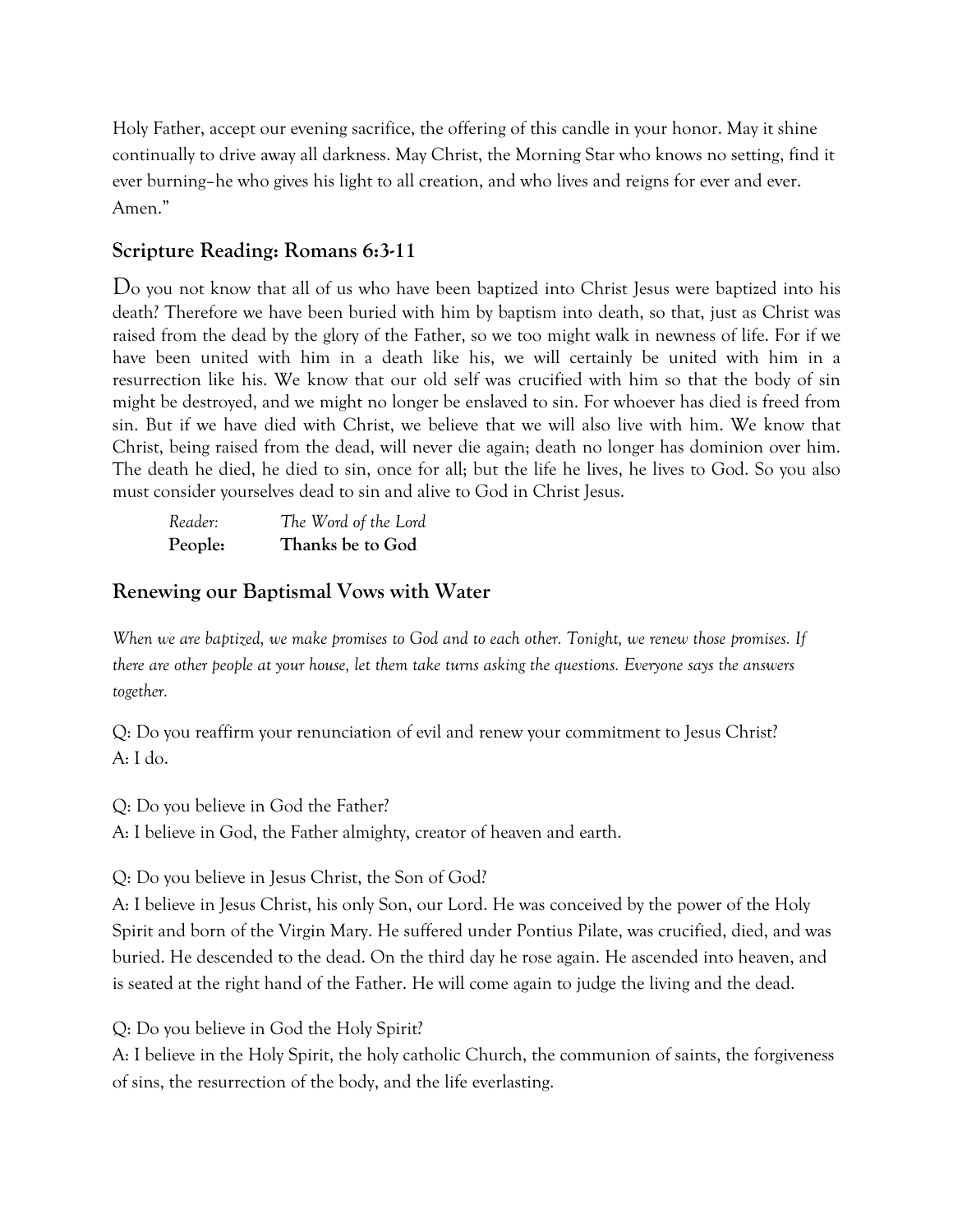Q: Will you continue in the apostles' teaching and fellowship, in the breaking of bread, and in the prayers?

A: I will, with God's help.

Q: Will you persevere in resisting evil, and whenever you fall into sin, repent and return to the Lord?

A: I will, with God's help.

Q: Will you proclaim by word and example the Good News of God in Christ? A: I will, with God's help.

Q: Will you seek and serve Christ in all persons, loving your neighbor as yourself? A: I will, with God's help.

Q: Will you strive for justice and peace among all people, and respect the dignity of every human being?

A: I will, with God's help.

Say together:

May Almighty God, the Father of our Lord Jesus Christ, who has given us a new birth by water and the Holy Spirit, and bestowed upon us the forgiveness of sins, keep us in eternal life by his grace, in Christ Jesus our Lord. Amen.

#### **Then say The Lord's Prayer together**

Our Father, who art in heaven, hallowed be thy Name, thy kingdom come, thy will be done, on earth as it is in heaven. Give us this day our daily bread. And forgive us our trespasses, as we forgive those who trespass against us. And lead us not into temptation, but deliver us from evil. For thine is the kingdom, and the power, and the glory, for ever and ever. Amen.